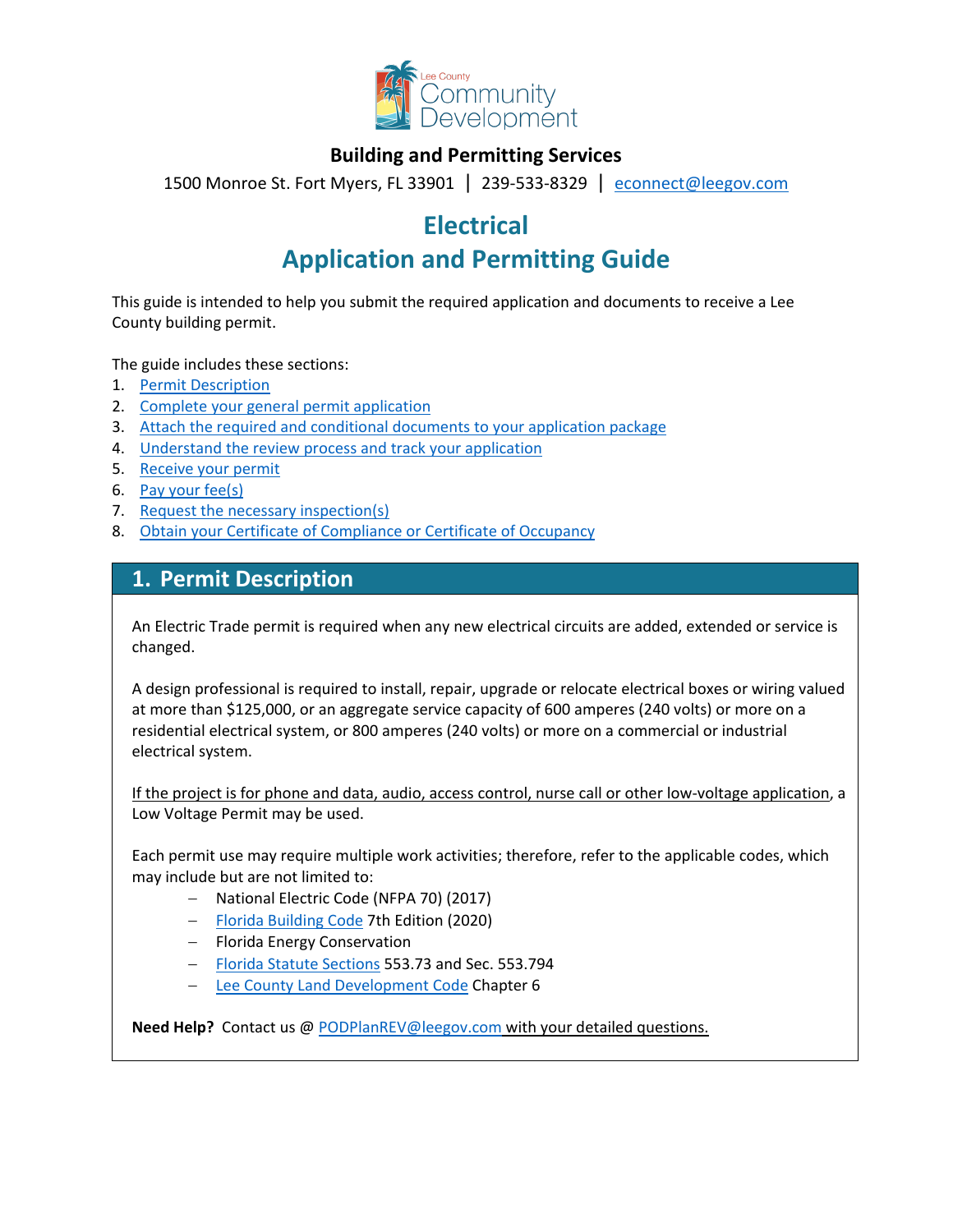# <span id="page-1-0"></span>**2. Complete the General Permit Application**

*A complete application package consists of the application (paper or online) and all required supporting documents.*

All applicants are encouraged to use Lee County's eConnect online permitting system to apply for permits. **CONTRACTORS ARE REQUIRED TO USE ECONNECT.**

#### **A. Paper Application Package**

Paper applications can only be submitted by Owner-Builders. Complete the [paper application](https://www.leegov.com/dcd/PermittingDocs/TradePermitAppCreditCard.pdf) and attach all of the required and conditional documents described in this guide, including the [Owner-](https://www.leegov.com/dcd/PermittingDocs/OwnerBldrDisclosure.pdf)[Builder Disclosure Statement.](https://www.leegov.com/dcd/PermittingDocs/OwnerBldrDisclosure.pdf) INCLUDE THREE COLLATED SETS OF PLANS for paper submissions.

A paper application package must be submitted in person to the Building Department. The office is located at the Lee County Public Works Building, first floor, 1500 Monroe St., Fort Myers, FL 33901.

#### **B. eConnect Application Package (Electronic Submission)**

**Register for eConnect**

To apply for a Lee County permit online, you must first register at [eConnect.](https://accelaaca.leegov.com/aca/) Instructions for **New Users: Register for an Account** are included on the eConnect login page.

Review th[e eConnect Users Guide](https://www.leegov.com/dcd/Documents/eServ/eConnect/eServicesGuide.pdf) for more details about using eConnect.

Also see **eConnect Instructions** highlighted throughout this guide.

#### **eConnect Steps**

Once you have logged into [eConnect,](https://accelaaca.leegov.com/aca/) select the *Permitting* menu to *Create an Application*. Review the general disclaimer terms and select the checkbox to *Continue Application*.

#### **1. Select a Record Type**

On the *Select a Record Type* screen, select **Trade** >> **Electrical**. Or search on the term *Electrical*. Select the radio button and *Continue Application*.

- **2. Provide the Property Information** (\* indicates required fields) to identify the property for which the permit will be used. Lookup the property information using one of the options below, then click *Search:*
	- Address (using the required fields Street No., Street Name); or
	- Parcel (using Parcel Number).

**eConnect Instructions:** If multiple addresses are found, they will be displayed in the *Address Search Result List.* Use the radio button to select the desired record, then click *Select.*

Once search results are displayed, the other fields on the screen will automatically populate. Review information for accuracy and *Continue Application.*

#### **3. Applicant and Contacts**

If a licensed contractor is providing the service for this permit, they must have either a Stateissued license registered with Lee County or have a Lee County-issued certificate of competency. Both require a current Certificate of Insurance for liability and workers' compensation AND/OR a current workers' compensation exemption status with the State of Florida. Verify Lee County contractor registration at [Contractor Search](https://www.leegov.com/dcd/ContLic/ActCont) or contact Contractor Licensing at [ContractorLicensing@leegov.com](mailto:ContractorLicensing@leegov.com) or 239-533-8895.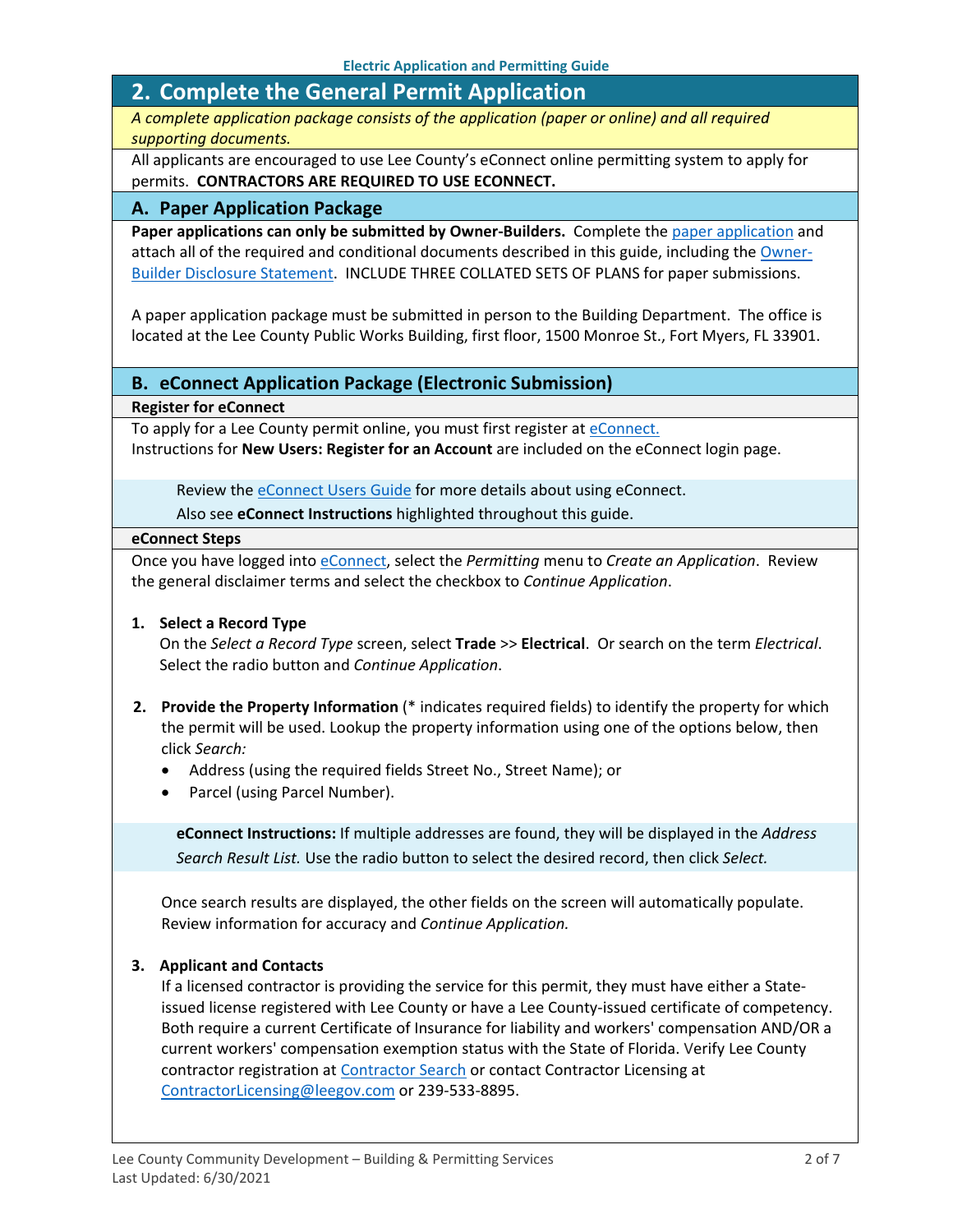Note: If the applicant is an owner-builder and not a licensed contractor, a[n Owner-Builder](https://www.leegov.com/dcd/PermittingDocs/OwnerBldrDisclosure.pdf)  [Disclosure Statement](https://www.leegov.com/dcd/PermittingDocs/OwnerBldrDisclosure.pdf) must be attached to the application.

To associate the Applicant and Contact(s) with the permit application, use either: *Select from Account* or *Add New*.

Note: The Applicant listed in eConnect will receive all notifications from the County related to their application.

#### **4. Project Detail Fields**

Complete all applicable fields. An explanation of certain fields has been provided below for your reference.

- **Project Name:** What is the name of the project?
	- For Commercial Projects input the Project's Business Name (associated with the Business License) as the Project Name
	- For Residential Projects input the name of the community/subdivision or city as the Project Name
- **Brief Description of Proposed Work:** Provide enough detail for the reviewer to understand the permit-related details of the project and *Continue Application.*

#### • **Type of Permit:**

(Options: *Access Control/Low Voltage, Electrical, Low Voltage*)

- **Commercial/Residential:** Select the permit category (Options: *Commercial* or *Residential*)
- **Private Provider Plan Review**: Is the plan being reviewed by a private provider? If yes, the Private Provider Compliance Affidavit and Notice to Building Officials of the Use Private Provider form must be submitted with this application. [Notice to Private Providers](https://www.floridabuilding.org/fbc/committees/Private_Providers/Private_Providers.htm) (Options: *Yes* or *No*).
- **Private Provider Inspections**: Will the project be inspected by a private provider? Note: Private Provider Inspections are required if electing to use Private Provider Review services.

(Options: *Yes* or *No*).

- **Estimated Job Value**:
- **Estimated Sq**. **Ft.:**
- **Volts:**
- **Commercial Permit Number:**
- **Will there be an Access Control System installed?:**
	- (Options: *Yes* or *No*).
- **Multiple Select Fields for Electrical Purpose (If using the same contractor, this permit can be applied to all selected areas).**

(Options: Telephone, Data, Fiber, Audio, Nurse Call, Pool Alarm, Landscape Lighting, Gate Controls, HVAC Controls, Remote Control, Energy Management, Central Vacuum System, Interior Lighting Control System, Other; Describe Other)

• **Directions:** Provide directions to the property and the specific structure being permitted.

#### **5. Attachments/Documents**

- For Electronic Submittals: In the *Attachments* window, *Add* the required and conditional documents.
- For Paper Submittals: Provide the completed application, the Owner Builder Disclosure Statement and any other required and conditional documents. (Use list of documents in Section 3.)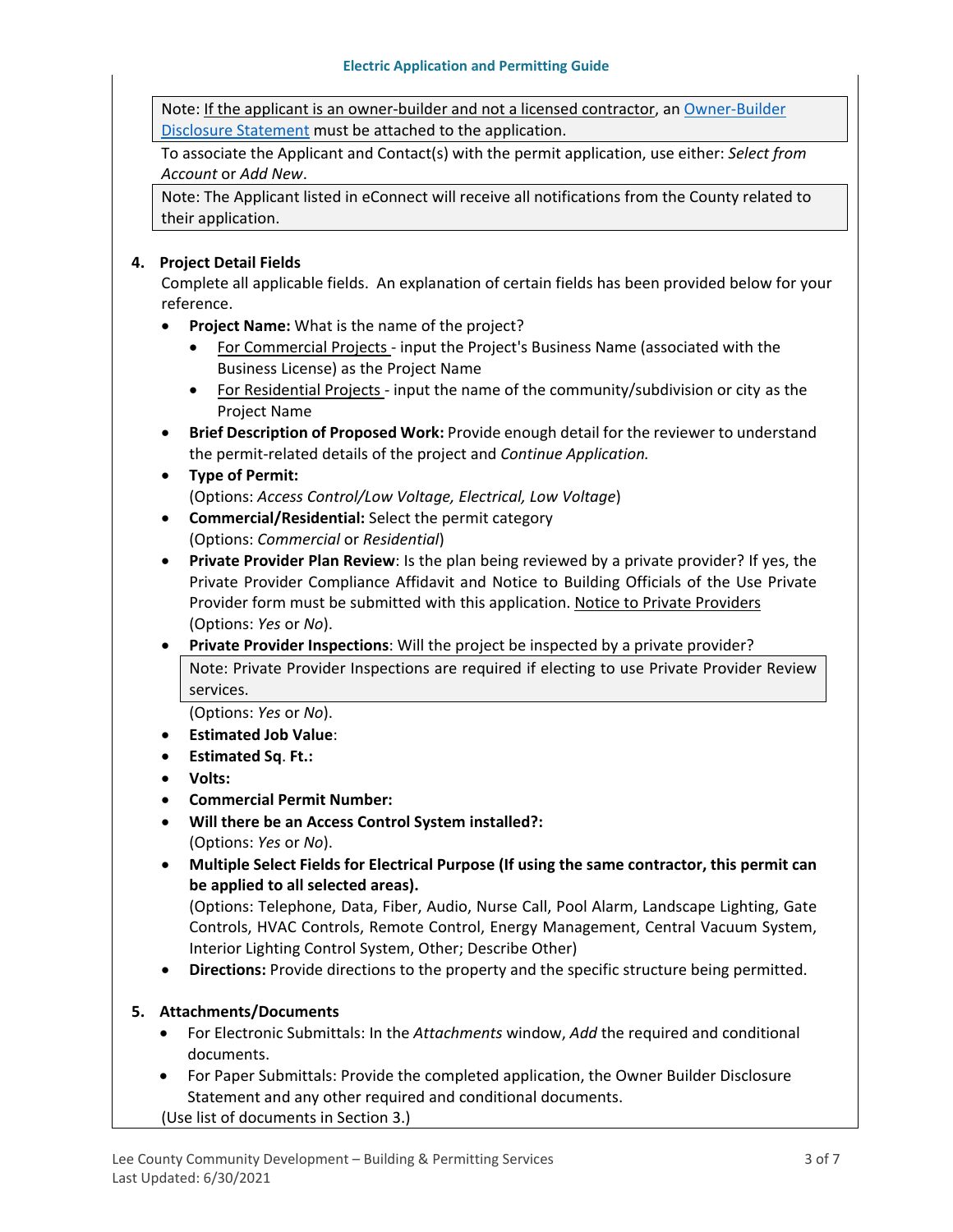## <span id="page-3-0"></span>**3. Attach Required and Conditional Documents**

*Notice: Lee County may request additional supporting documentation to process the permit. Additional restrictions applicable to this property may be found in public records, and there may be additional permits required from other governmental entities such as water management districts, state or federal agencies.*

#### **Required Documents**

#### **1. Electrical Diagram**

Showing:

- Wiring methods;
- Wiring services, feeders and branch circuits;
- Grounding, and materials, GFCIs;
- Overcurrent protection;
- Disconnects;
- Required signage; and
- Connections, including AC connection to the building.

Minimum plan review criteria also requires information on:

- Equipment;
- Materials;
- GFCIs;
- Special occupancies;
- Emergency systems;
- Communication systems;
- Load calculations; and
- Design flood elevation.

#### **Conditional Required Documents**

#### **2. Owner-Builder Disclosure Statement**

If the installer is not using a licensed contractor and will act as an owner-builder, submit an [Owner-Builder Disclosure Statement.](https://www.leegov.com/dcd/PermittingDocs/OwnerBldrDisclosure.pdf)

#### **3. Proof of Ownership**

If the ownership information on the permit application does not match the property owner information on the Lee County Property Appraiser's website [\(http://www.leepa.org\)](http://www.leepa.org/), submit proof of ownership, for example, a recorded Warranty Deed.

#### **4. Drawings**

If a commercial job is valued at \$125,000 and 800 amps (240 volts) or higher, drawings must be signed by a licensed design professional.

Drawings are not required for like-for-like replacements of luminaires or devices on multifamily/commercial buildings, minor electrical repairs, or for 1 & 2 family homes, provided this is the extent of the scope of work for the project.

#### **5. Historical Architectural Review.**

If the project is within a Historic District or is a Designated Historic Property, follow the regulations for **Designated Historic Districts** on the Lee County website. Please contact [DCDHistoric@leegov.com](mailto:DCDHistoric@leegov.com) if you have questions.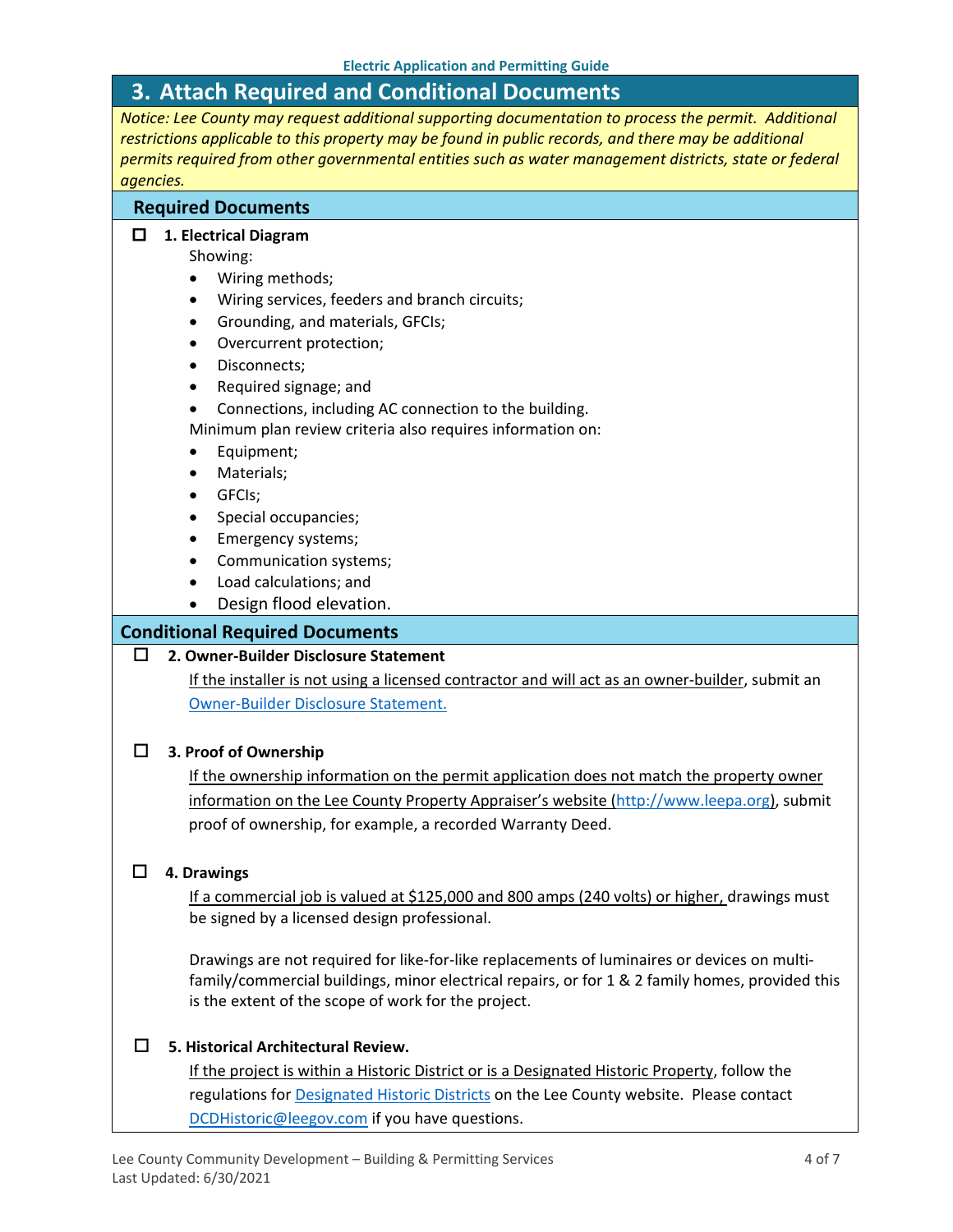## <span id="page-4-0"></span>**4. Understand the Review Process and Track Your Application Completeness Check**

When the application package is first received, it is reviewed for completeness to determine that the general application is complete and that all required documents, signatures, and seals are attached. If the package is incomplete, the applicant must provide missing information before the application package can be forwarded for review.

#### **Application Review**

Complete applications are forwarded to multiple functional areas for review.

- eConnect applications can be reviewed simultaneously by the required reviewers.
- Paper applications are reviewed by one person at a time and must be physically handed off among the required reviewers.

Applicants can use [eConnect](https://accelaaca.leegov.com/aca/) at any time to track the progress of the application record through the process, for both Electronic and Paper submittals.

**eConnect Instructions:** Search for your permit application using *My Records*, the *Global Search* or the *Search Applications* under the *Permitting* menu. Click on the record number for your permit application to see the Records Status, Conditions and Record Details.

#### **Notice of Rejection**

If applicable, the final reviewer consolidates all comments and an email notice is sent to the applicant.

**Rejection Notice:** A rejection notice will be sent to the applicant with specific points of failure that must be corrected and resubmitted for approval. Applicants have 30 days to address the points of failure and to resubmit information and documentation. A cover letter addressing the points of failure is required with the resubmittal.

- **Resubmitting an Application via eConnect:** To update the required information and to ensure correct versioning in eConnect, **attachments that are resubmitted should have the same file name as the original.**
- **Resubmitting a Paper Application:** Bring updated documentation to the first floor of the Lee County Public Works Building, 1500 Monroe St., Fort Myers, FL 33901.

#### **Notice of Approval**

**File Verification - Notification**: Staff completes a final document review to determine any outstanding documents and invoice all applicable fees. The "Ready Sheet" outlining outstanding fees and required documents is emailed to the applicant.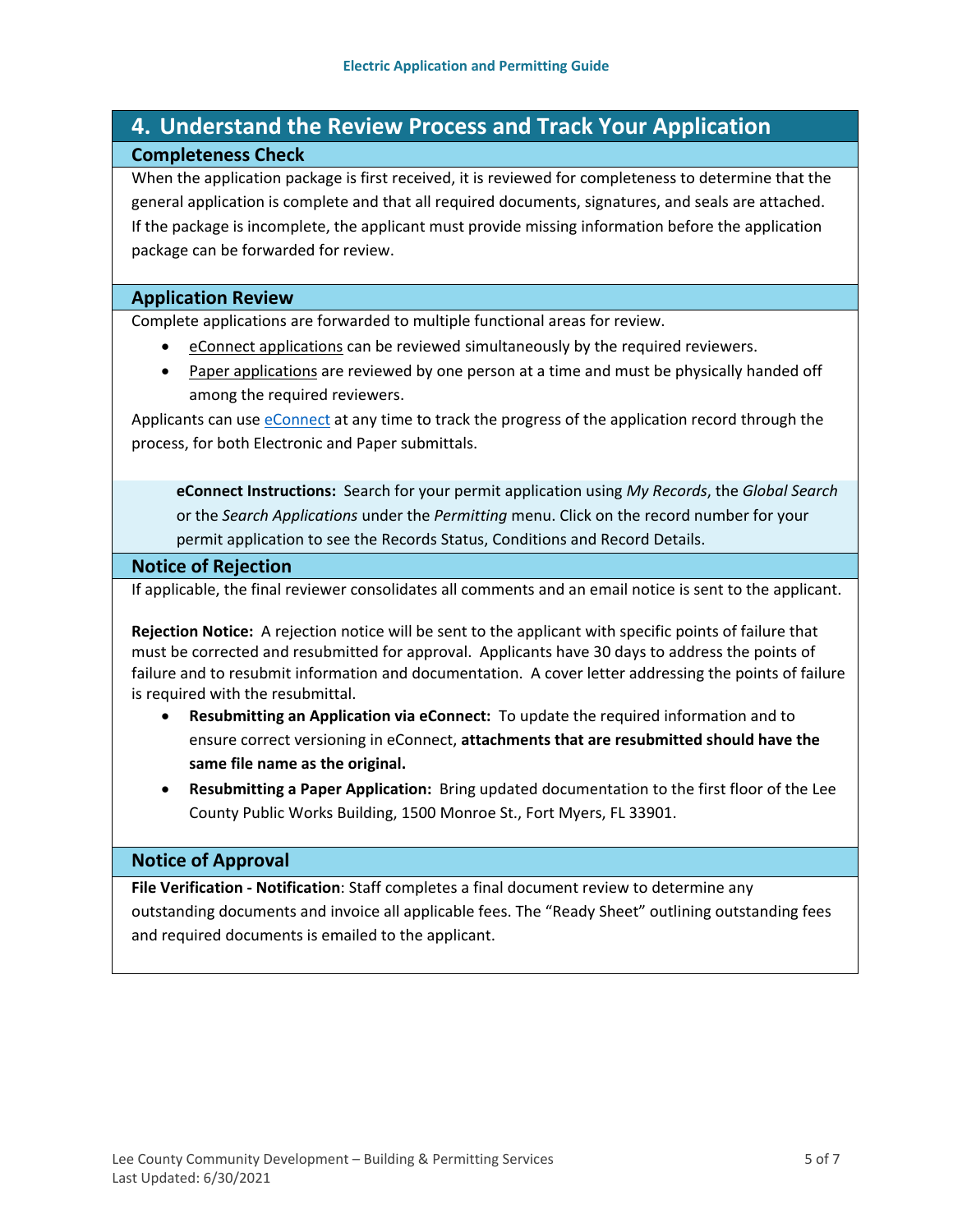### <span id="page-5-0"></span>**5. Receive Your Permit**

Applicants who applied electronically may access their permit(s) and approved plans from [eConnect.](https://accelaaca.leegov.com/aca/)

**eConnect Instructions:** Search for your permit application using *My Records*, the *Global Search* or the *Search Applications u*nder the *Permitting* menu. Click on the record number for your permit application, and select *Attachments.* All documents will be listed. Choose the *Actions*  drop-down to review document details. Click on the document name to open or save.

For Paper Applications: The permit and approved plans are issued in person at the Lee County Public Works Building, 1500 Monroe St., Fort Myers, FL 33901.

Note: Owner-Builders are required by Florida Statute to **personally appear** at the Lee County Public Works Building, 1500 Monroe St., Fort Myers, FL 33901 to sign for the building permit regardless of how it was submitted.

Issued permits must pass at least one inspection within 180 days from issuance or the permit will expire.

# <span id="page-5-1"></span>**6. Pay Your Fee(s)**

All payments must be received prior to scheduling an inspection.

#### **Payment Options:**

- Make payments through [eConnect](https://accelaaca.leegov.com/aca/)
- Deliver the payment in person to the Lee County Public Works Building, 1500 Monroe St., Fort Myers, FL 33901
- Make a credit card payment by phone, 239-533-8997, option \*.

**Cash is not accepted**; please pay by credit/debit card, check, eCheck, or money order.

**eConnect Instructions:** Search for your permit application using *My Records*, the *Global Search,* or the *Search Applications* under the *Permitting* menu. Click on the record number for your permit application, select the menu option for *Payments* >> *Fees,* then click *Pay Fees* button, review fees, select *Continue Application*, enter your payment information and click *Submit Payment*.

### <span id="page-5-2"></span>**7. Request Inspection(s)**

Reference the issued permit for a list of the required inspections.

When ready, applicants may request inspections through [eConnect,](https://accelaaca.leegov.com/aca/) as well as by calling the [Automated Inspection System,](https://www.leegov.com/dcd/BldPermitServ/Insp/AutoInsp) 239-533-8997.

The Permit, Approved Plans and Manufacturers' Specifications are required to be onsite during the inspection.

**eConnect Instructions:** Search for your permit application using *My Records*, the *Global Search,* or the *Search Applications* under the *Permitting* menu. Click on the record number for your permit application, select *Inspections* then select the *Schedule or Request an Inspection* button, select the inspection(s) from the list and *Continue.* Select the date and verify the contact and location information, then click *Finish.*